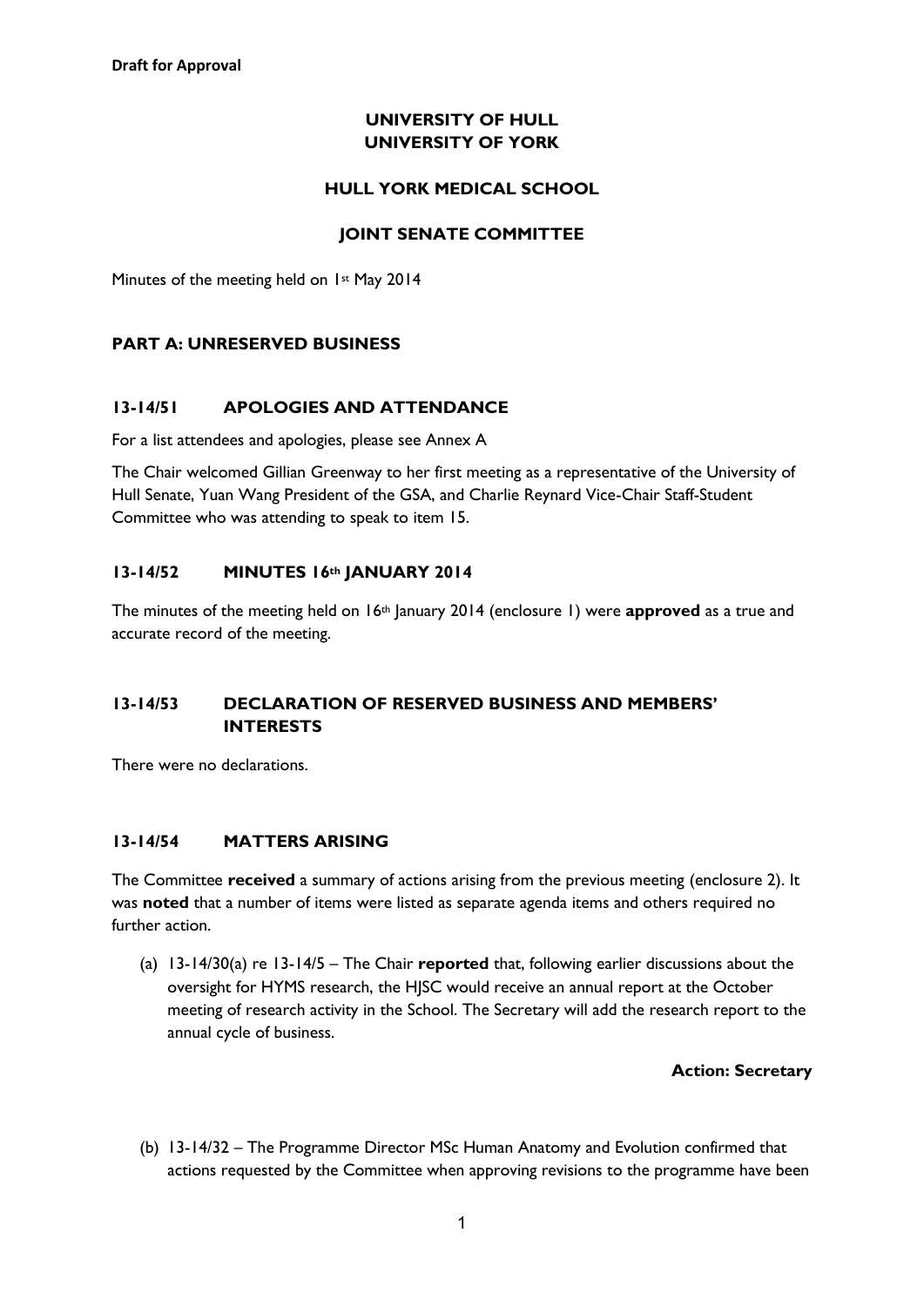completed, with the exception of revisions to the dissertation which will be considered for 2015/16, and the addition of reference to pedagogical underpinnings and teaching methodologies in the programme specifications, which are still to be discussed.

- (c) 13-14/33(a), (d) The Chair **approved** the requested revisions to the new MBBS programme on 18th April 2014.
- (d) 13-14/36 The Head of Quality and Standards confirmed requested actions had been completed with regard to the Code of Practice on Fitness to Practise Medicine.
- (e) 13-14/37 The Head of Quality and Standards confirmed that this action had been completed and the Chair had **approved** requested revisions to the Code of Practice on Academic Integrity and Conduct 28<sup>th</sup> January 2014.
- (f) 13-14/40 The Deputy Dean for Education confirmed that students' concerns about the Student Selected Component in Phase 1 of the MBBS had been addressed and no further issues had been raised. He also confirmed that he had had discussions with students regarding participation in students' union elections. No solutions or actions had been proposed and it was **noted** that discussions would continue between the students' unions and HYMS student body.

# **13-14/55 ORAL UPDATE FROM THE CHAIR**

(a) The Chair **reported** that he had contacted the registrars of the host universities to raise concerns about the effective administration of Academic and Fitness to Practise Appeals in the context of a two-yearly change over between the universities. The Chair and Deputy Chair agree that appeals administration would be most effective if situated permanently in one university. This has been proposed to the registrars and the Chair has offered to prepare a paper for consideration by the Joint Board. The timeline for discussions and changes is to be confirmed.

#### **Action: Chair**

(b) The Chair reported that there was some confusion regarding the membership of the HJSC, with differences in the Committee's stated composition between the Memorandum of Agreement and the terms of reference as discussed and agreed in earlier HJSC meetings (see enclosure 4, 10<sup>th</sup> October 2013 meeting and minute 13-14/5). The Chair **confirmed** that the membership would be constituted according to the larger and more diverse listing as agreed at HJSC. A number of vacancies on the Committee will be filled during the summer vacation.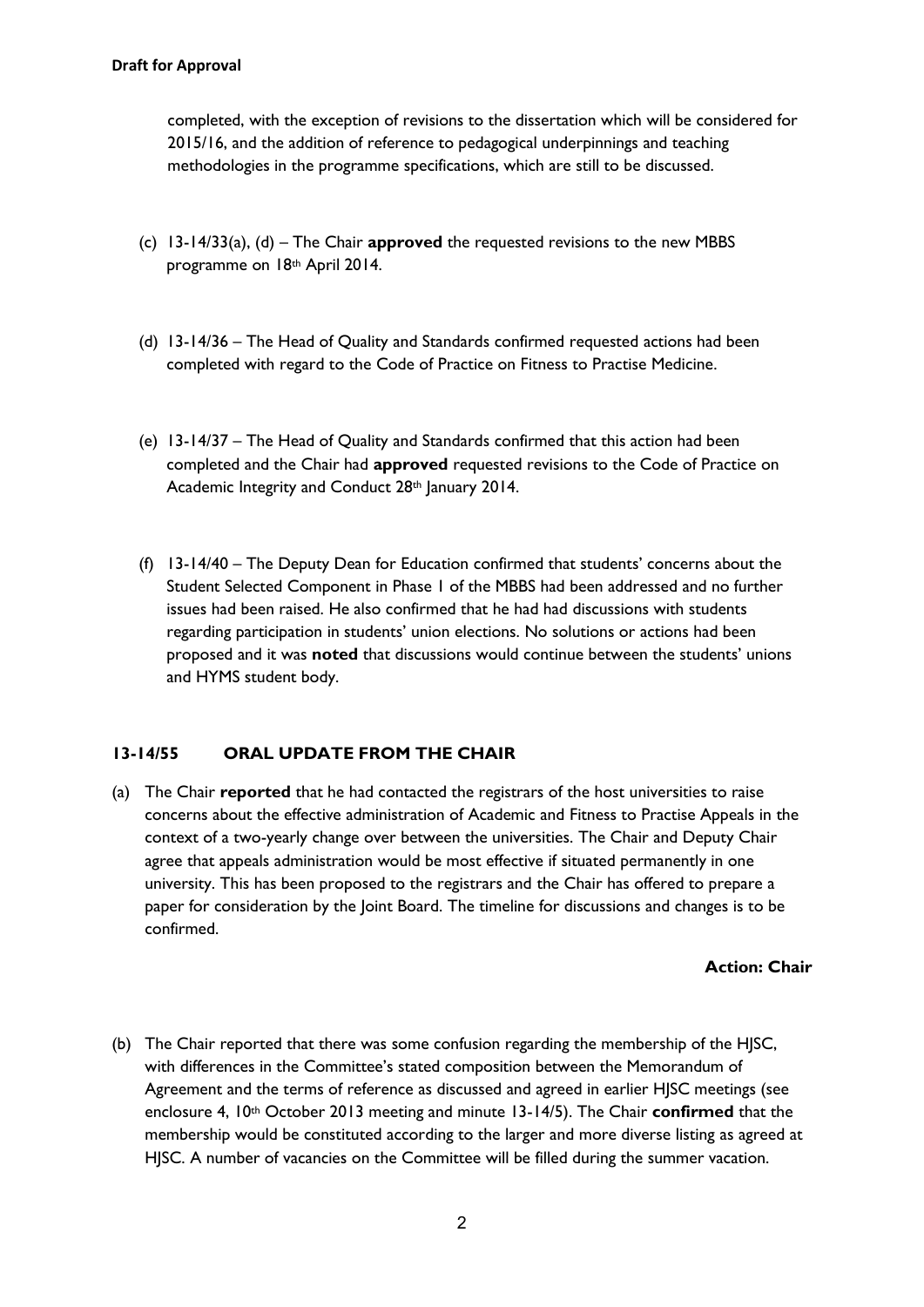### **Action: Chair/ Secretary**

### **13-14/56 APPROVAL OF REGULATIONS FOR THE DEGREE OF MBBS**

The Deputy Dean for Education explained that the Regulations for the Degree of MBBS (enclosure 3) required minor updating following substantial updates to Codes of Practice and the introduction of the new MBBS programme. The Committee **approved** the regulations.

# **13-14/57 APPROVAL OF REGULATIONS FOR THE INTERCALTED DEGREE PROGRAMMES AND THE CODE OF PRACTICE ON STUDENTS TAKING INTERCALTED DEGREES**

The Deputy Dean for Education introduced the Regulations and Code of Practice (enclosure 4), explaining that substantial changes have been made and approved by the appropriate committees to clarify the School's approach to intercalation and to ensure consistency. The Code of Practice was **approved** without amendment. The Regulations were **approved** subject to the following amendments:

- Section 5 Deletion of the first sentence
- Section 6.3 Amended to: "...will be determined firstly by reference to any prevailing student number control levels at the host universities…"

#### **Action: Academic Lead for Intercalation**

# **13-14/58 TO APPROVE CODE OF PRACTICE ON ASSESSMENT AND EXAMINATION FOR MBBS**

The Deputy Dean for Education introduced the revised Code of Practice (enclosure 5) and contextual papers. Changes are required following the curriculum review. Changes to grade descriptors have been proposed to enhance clarity for students and examiners. The Code was **approved** subject to the following amendments:

- Section 2.5 the grade of "satisfactory pass" be changed to "pass"
- $\bullet$  Section 2.5 the parenthesis below "bad fail" be removed in the Phase 2 and 3 table
- Section 2.3.3 correct the full title for the OSLER assessment
- Section 2.6.1.4 remove "consisting of an Objective Structured Clinical Examination"
- Page  $6$  correct the numbering after 2.6.5.3 to 2.6.6-2.6.12
- Section 6.4 change "course" to "programme"
- Section 10.1.1-10.1.3 remove section numbers for Code of Practice on Academic and Fitness to Practise Appeals

#### **Action: Associate Dean for Assessment**

# **13-14/59 TO APPROVE THE CODE OF CONDUCT FOR MEDICAL STUDENTS**

The Associate Dean for Students introduced this item (enclosure 6) as a replacement for the appendix to the Code of Practice on Fitness to Practise Medicine, which was no longer suitable. The Code was **approved** subject to the following amendments: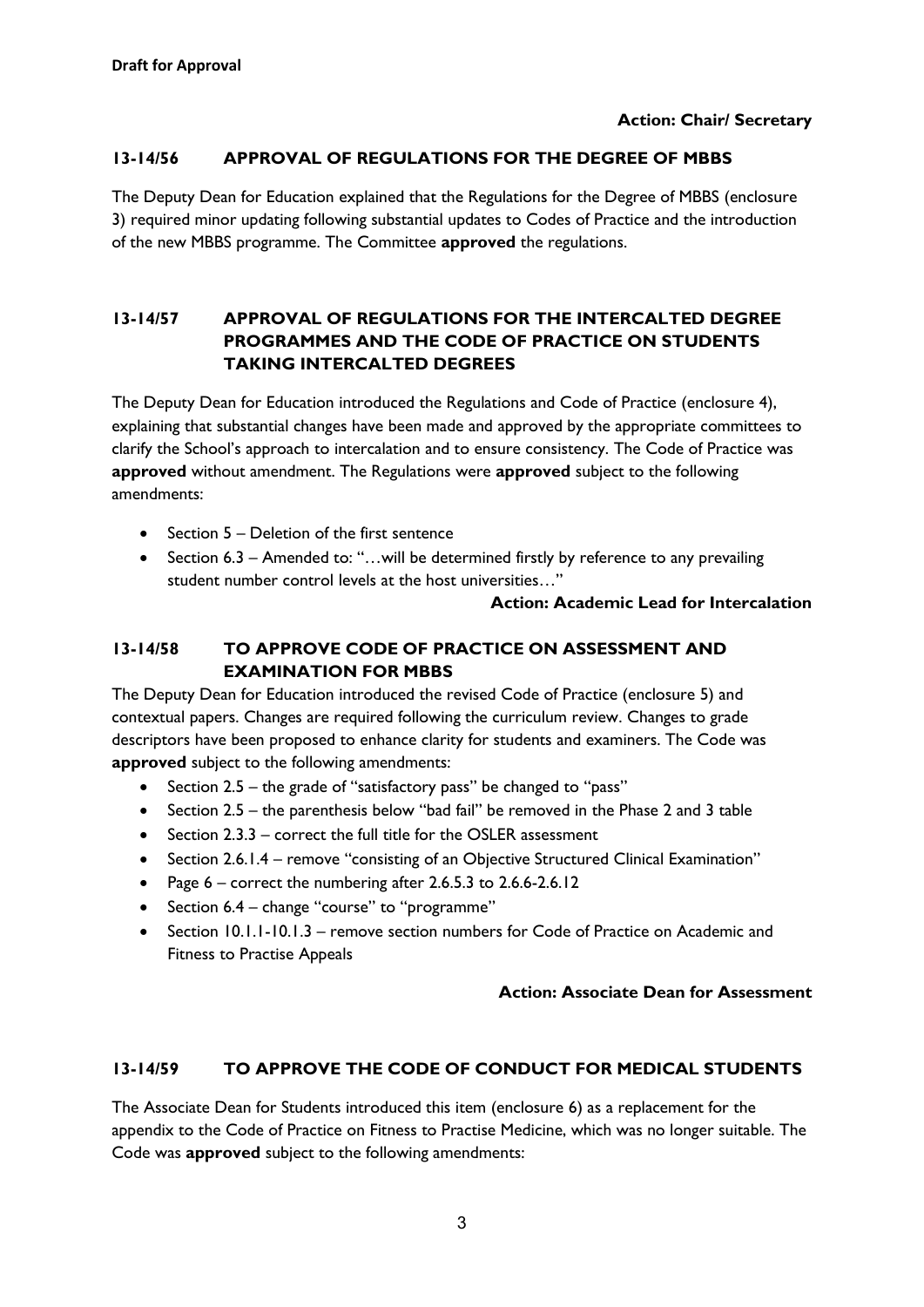#### **Draft for Approval**

- Section 2.11 restructure and reword the section to enhance clarity so students understand the need to adhere to policies applying to the site on which they are located at the time. It was suggested that the section be divided in two, with a section on policies in 'clinical' settings and one on 'HYMS' or 'educational' settings. It was also **noted** that students would need to be made fully aware of local policies applying to them.
- $\bullet$  Section 2.23 amended to include the expectation that students will also comply with laws in "other jurisdictions" where relevant, for example overseas electives.

#### **Action: Education Manager**

### **13-14/60 TO APPROVE THE POLICY ON STUDENT WELFARE AND SUPPORT**

The Associate Dean for Students introduced the Policy (enclosure 7) which was resubmitted following earlier consideration by the Committee. It was **noted** that the Assessment Team has drafted a new policy on reasonable adjustments in assessment, which takes into account current legal requirements, and that this adjustments policy, once approved, could be referred to in the Policy on Student Welfare. The Policy was **approved** subject to the following amendments:

- Section 2.1 change "should" to "must"
- Section 2.2 and where relevant in later sections add "or other appropriate services" where reference is made to seeking Occupational Health services
- $\bullet$  Section 3.2 revise the section to reduce its length and refer to the new policy on reasonable adjustments in assessments
- Section 5.2 correct word ordering in the first sentence. Change self-certification period to "seven days"
- $\bullet$  Section 6.1 rephrase the first sentence to include paternity and so that maternity/ paternity needs do not sound like a problem issue. Rephrase second parenthesis for clarity
- Section  $6.3$  change "may" to "will"
- Section 7.2 add "paternity" to the first sentence to read "…similar maternity and paternity rights…" and remove the second sentence
- Appendix retain the text above "Information on applying for leave of absence for MBBS students" but remove the rest of the appendix.

#### **Action: Associate Dean for Students**

# **13-14/61 APPROVAL OF THE CODE OF PRACTICE ON AWARD OF HONORARY AND VISITING TITLES**

The Chair introduced the Code (enclosure 8) which sets out the process and conditions for honorary and visiting titles and the responsibilities of the Dean and the Chair. The Dean explained that the proposed Code will remove the existing ad hoc nature of appointments and provide enhanced clarity to the process. The Code was **approved** subject to the following amendments:

- $\bullet$  Section 11.3 delete the section
- Appendix 2 flowchart to be amended to account for appointments of honorary/ visiting professors appointed by Chair HJSC.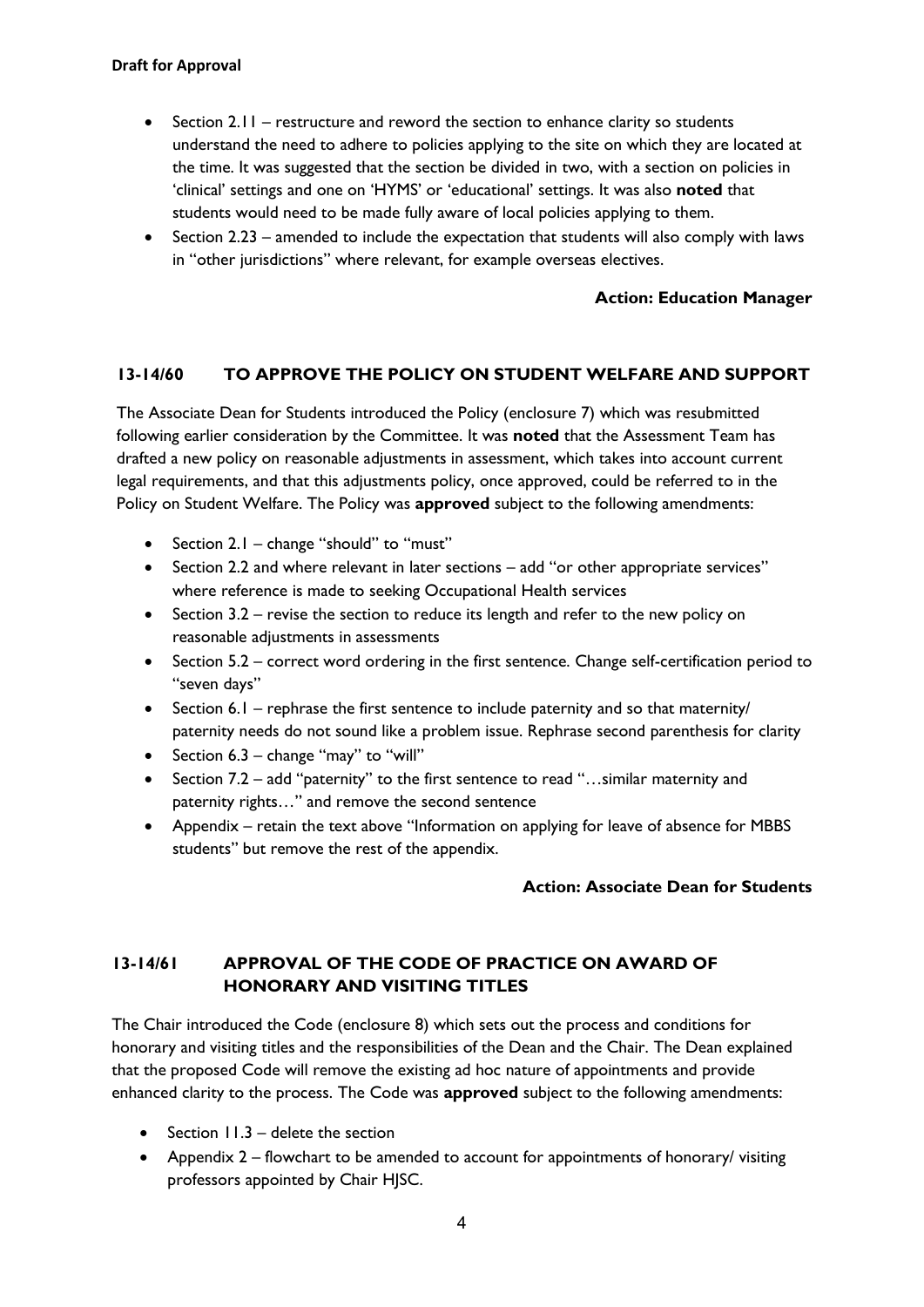# **13-14/62 APPROVAL OF THE ANNUAL MONITORING: SUMMARY REPORT FOR 2012-13**

The Head of Quality and Standards introduced the report (enclosure 9a) and accompanying External Examiners logs and reports (enclosures 9b-9d). It was **noted** that not all External Examiners' reports had been received and that the School was following this up with the University of York. The Committee **approved** the reports following discussion of a number of issues:

(a) Section 2.3(e) of enclosure 9b was queried as the HYMS response to the External's comment did not appear to fully address the point, particularly regarding the difficulty of patient stations. The Deputy Dean for Education confirmed that the issue concerning the OSLER has been subject to further review and action, as it raised the question of the degree of psychometric support available. Also, examiner training should address concerns about the difficulty of OSLER stations.

The Dean suggested that the School contact the External Examiner in question to update them on this progress.

#### **Action: Assessment Team**

(b) Charlie Reynard commented that the fifth year students had reported favourably on the quality of questions in recent assessments and queried if the Assessment Team had received any formal feedback referring to improvements in assessment quality.

#### **Action: Assessment Team**

(c) The Deputy Dean for Education queried the most effective way for the School to consider the examiners' logs and reports and suggested that programme boards and the Board of Studies receive them first in future before they are tabled at HJSC. It was **agreed** the Head of Quality and Standards will prepare a flowchart suggesting the most appropriate way in which examiners reports should be considered and approved, within the Universities processes.

# **Action: Head Quality and Standards**

# **13-14/63 TO RECEIVE THE SUMMARY REPORT OF THE 2013 MEDICAL SCHOOLS ANNUAL RETURN**

The Committee **noted** the summary report (enclosure 10), which members had received along with contextual papers. The Head of Quality and Standards informed the Committee that HYMS had been commended in two areas concerning learning and teaching in General Practice.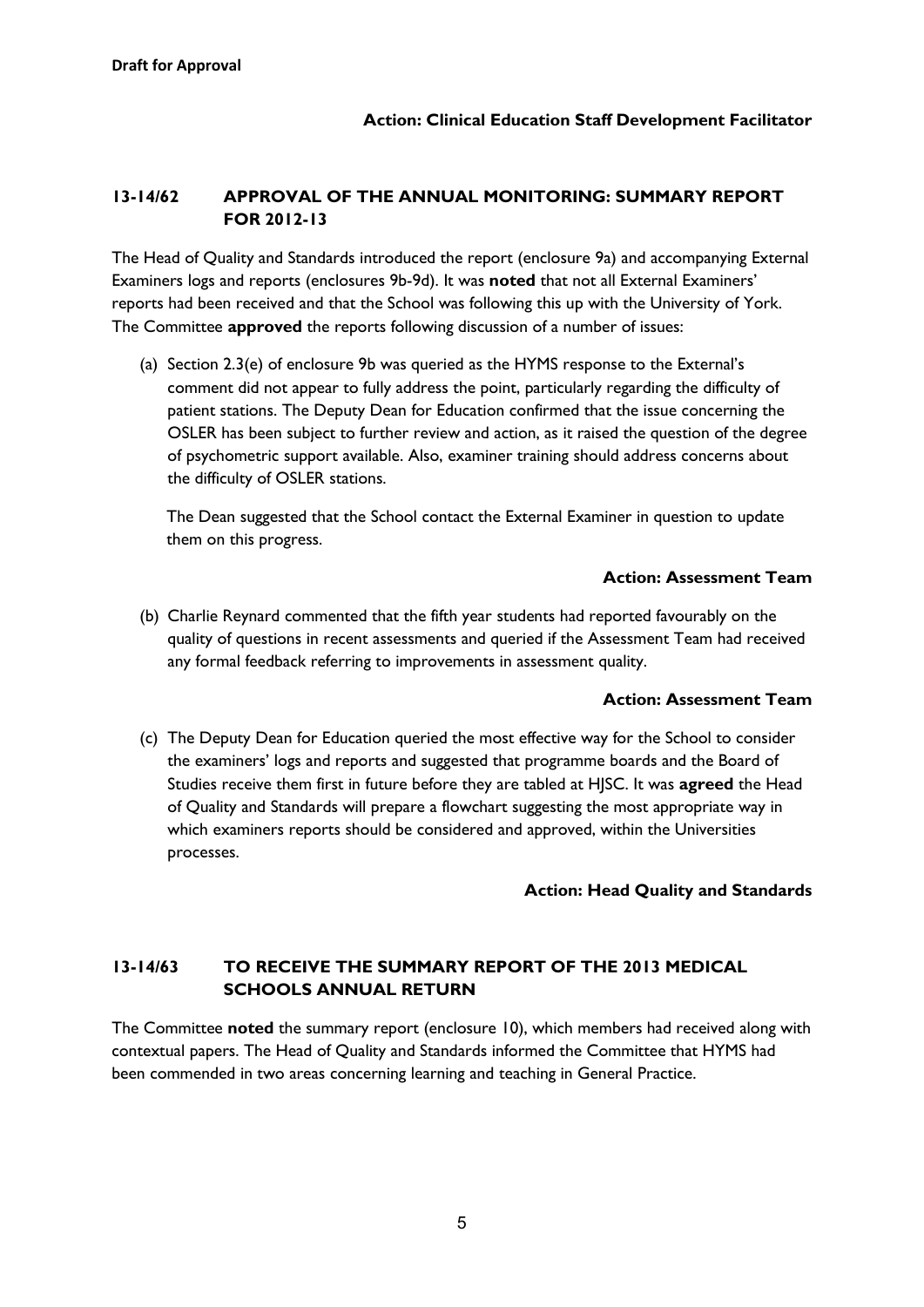# **13-14/64 TO DISCUSS THE REPORT ON FIVE YEAR TRENDS IN ADMISSIONS AND APPLICATIONS TO HYMS (2008-2013)**

*Secretary's note:* 

*This item (enclosure 11) had been deferred from the January meeting and was again deferred due to time constraints. On the Chair's direction, the item was considered outside the meeting via electronic discussion, with members asked to provide comments or questions. The following records the outcome of this discussion:*

HJSC extends its thanks to Janine Henderson, Associate Dean for Admissions, for preparation of the report.

The Committee **noted** the comment that the lower number of mature entrants is a result of the changed fee regime, and that the increase in percentage of students achieving 3 grade A's at A level is largely a consequence of this. It was also **noted** that a significant undershoot at confirmation led to students with lower A level grades being admitted.

The Committee was concerned by the fact that applications to HYMS have decreased by a greater percentage than the national decrease, however it is reassured by the conclusion that "We continue to receive sufficient applications from highly qualified candidates to be able to select suitable students with appropriate academic qualifications for entry to HYMS."

HJSC asks that an updated report comes to the October HJSC, with all the trend tables and graphs advanced by a year.

# **Action: Associate Dean for Admissions**

# **13-14/65 TO APPROVE THE STUDENT COUNCIL TERMS OF REFERENCE**

Charlie Reynard, Vice-Chair Staff-Student Committee introduced the item (enclosure 12), which had been amended since submission to the Committee. Therefore, it was **noted** that under the heading "Wider Membership" it would now state: "Any HYMS student, including students studying the MBBS, Postgraduate Research and Postgraduate Taught programmes". Appendix 1 would also be retitled "HYMS Student Council Organisational Chart".

The Dean commented that he was keen to see an active membership from the Council and the involvement of the students' unions. It was **noted** that the unions have been invited to attend the meetings and that YUSU had attended a recent one.

The GSA President asked how students raised any concerns with the Council and it was confirmed that issues could be raised in person at the meetings and through the established virtual communication channels used within the School.

The Deputy Dean for Education suggested an addition to section 1 of the terms of reference: "1.4 The mission of the medical school". This was **agreed**.

The Committee **approved** the terms of reference, subject to the addition of section 1.4.

#### **Action: Chairs Student Council**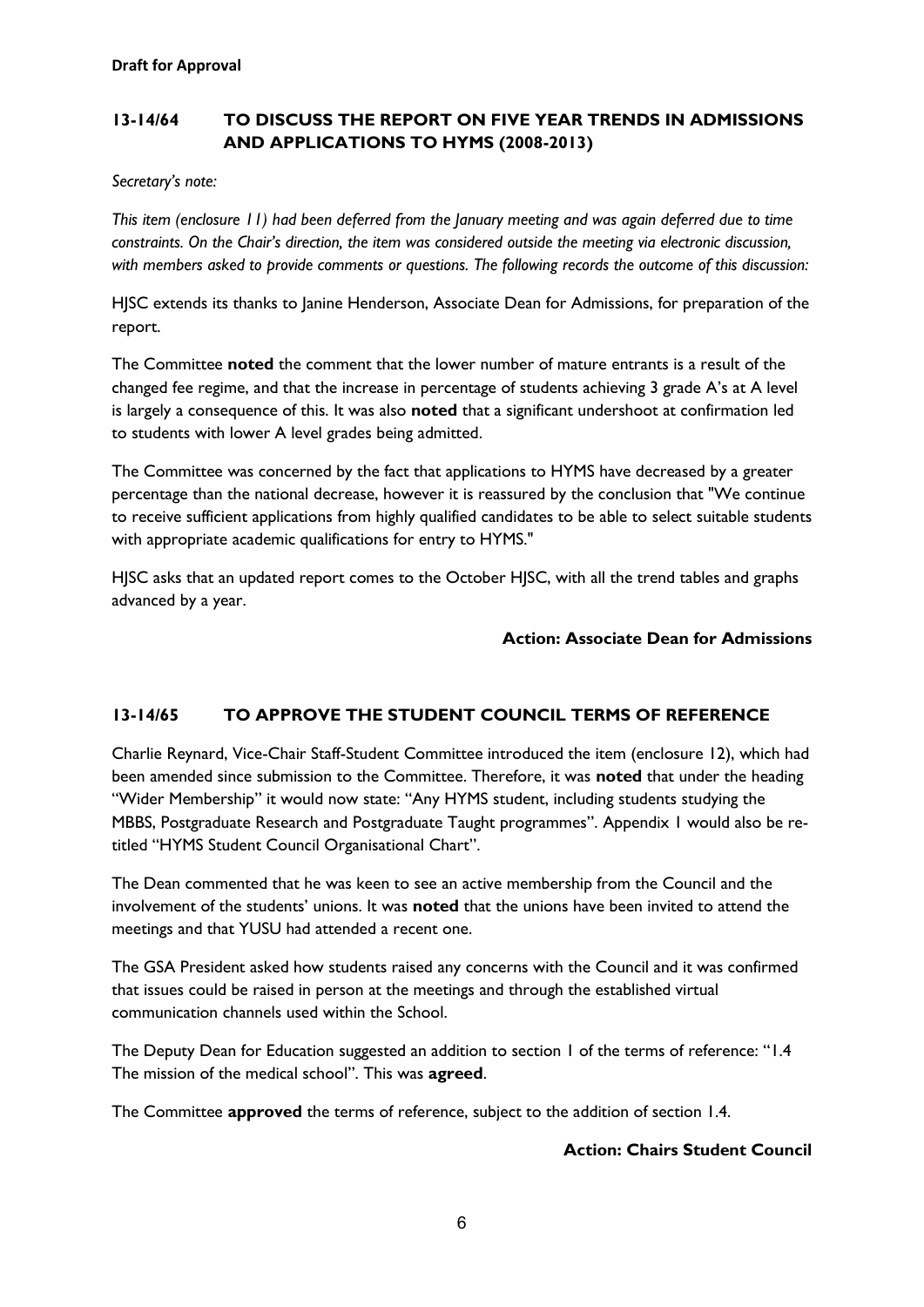# **13-14/66 TO CONSIDER MATTERS RAISED BY STUDENT REPRESENTATIVES**

Dan Whitmore **reported** that YUSU have been working with the Student Council and are keen to enhance the relationship between the Union and HYMS students. Charlie Reynard supported the Union's efforts to develop the relationship with the School.

No further issues were raised by the student representatives.

# **13-14/67 DEAN'S REPORT**

The Dean drew the Committee's attention to particular points contained in his written report (enclosure 13). The Dean highlighted the response rate of 72% for the National Student Survey; that Hull will be conducting the periodic review of HYMS in June, and; that the Universities have accepted the academic case to move the Centre for Anatomical and Human Sciences to the Department of Archaeology at York, the financial implications of which are being addressed.

The Chair commended the School on achieving the Athena Swan Bronze Award for gender equality and for the success of its anniversary fundraising scheme. The Committee also **agreed** that it would welcome the opportunity to receive the HYMS Strategy and KPIs at its October meeting.

#### **Action: Dean**

### **13-14/68 VALIDICTIONS TO RETIRING MEMBERS**

The Chair thanked the following Committee members, who have completed their terms, for their contributions to the HJSC:

- Carl Thompson
- Stephen Holland
- Dan Whitmore

# **13-14/69 DATES OF MEETINGS 2014-15**

The Committee **noted** the dates of the next meetings:

- Thursday 30th October 2014, 10.00-12.00
- Thursday  $29<sup>th</sup>$  January 2015, 14.00-16.00
- Thursday 20th April 2015, 10.00-12.00

York: HYMS Building 1st floor meeting room; Hull: Loxley Building 1st floor meeting room